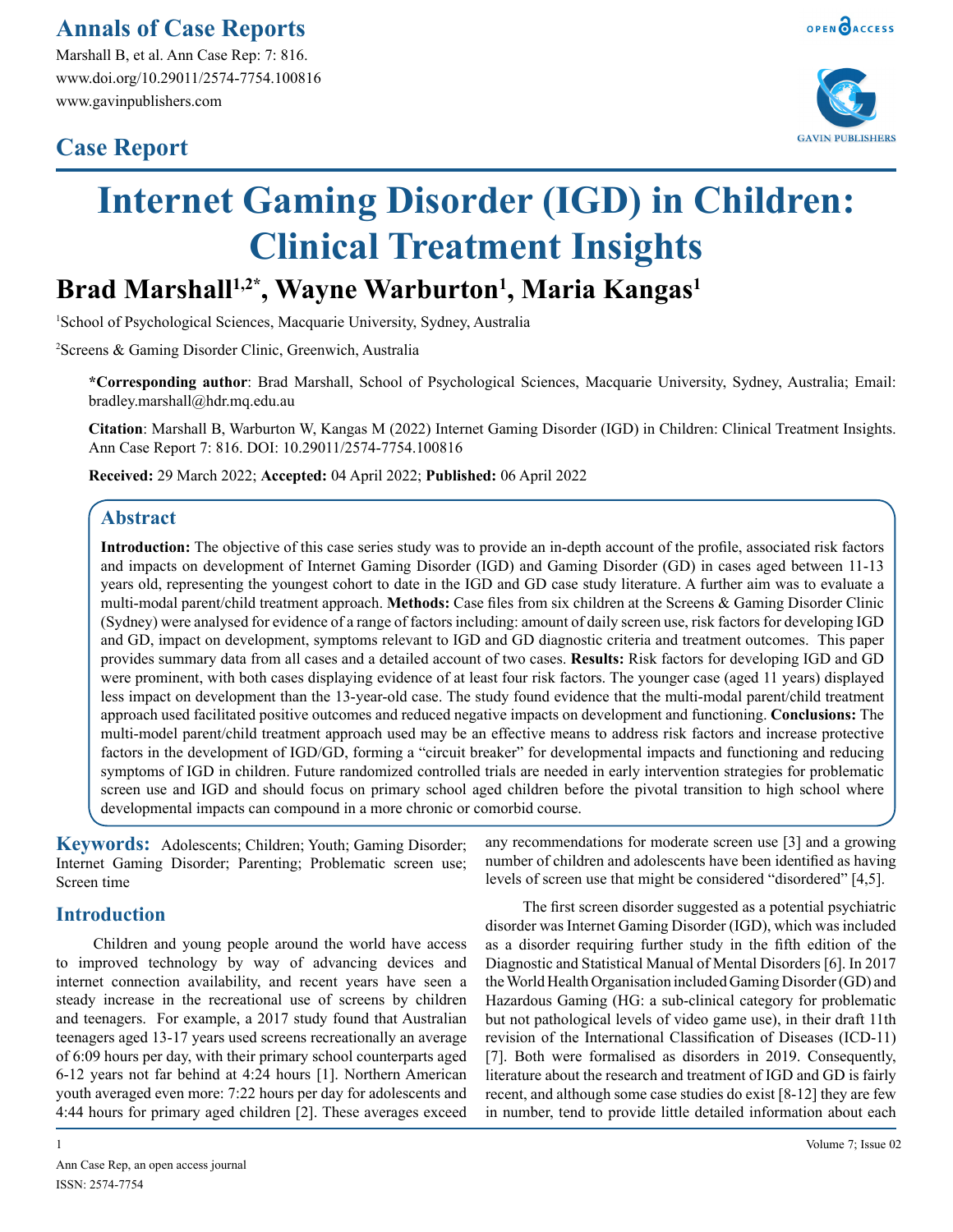case and typically use the cases of older teenagers 14 to 19 years old [8,10,13]. The objective of the current case series study is to evaluate the symptom profile, assessment process, treatment and outcomes for a case series of young adolescents aged 11-13 years who had presented to a treatment clinic seeking help for IGD/GD.

Diagnosis of IGD requires five or more of nine criteria over a 12-month period (6; see Figure 1). GD criteria (7) have some overlap but centre around three areas of dysfunction (see Figure 1). Diagnosis requires continuous symptom presentation in the three areas for at least 12 months at a severity level that results in significant impairment in personal, family, social, educational, occupational or other important areas of functioning, as well as significant associated distress [7]. Prevalence rates for both disorders are hard to determine, as studies use a range of differing measures for IGD, GD or problematic levels of video game use, but are typically between 1-10% in Western Countries [14]. Studies that follow a similar definition and criteria outlined in the DSM-5 for IGD typically find a child and adolescent prevalence rate between 1-5% [11,15,16]. To date, studies on Australian child and adolescent populations have documented an IGD prevalence rate around 3% [17,18].



Note: Gaming Disorder (GD) symptoms are colour coded, with related Internet Gaming Disorder (IGD) symptoms coded the same colour..

**Figure 1:** Comparative diagnostic criteria for IGD and GD.

A number of studies have assessed the efficacy of different IGD/GD treatment modalities for children and adolescents, although a recent systematic review of such studies concluded that out of 22 studies reviewed, not one treatment program had been "studied with enough rigor to establish efficacy" [19]. The most common two treatment approaches are Cognitive Behavioural Therapy (CBT) [20-23] and pharmacological (medication) interventions using buproprion, atomoxetine, methyl phenidate, escitalopram or a combination of these medications [24-30], with a combination of both pharmaceutical and psychological therapies sometimes being used [31]. Whilst many clinicians and researchers support the idea of family and parent treatment interventions for children [32,33], there is minimal empirical research about parenting strategies for the treatment of youth with GD or IGD, and existing research has either focused on changes to parenting style or screen time reductions rather than clinical and developmental outcomes for the child [34-36]. The current study, through a series of case analyses, examines the efficacy of an IGD/ GD treatment program with a strong family/parent focus in terms of a range of child clinical and developmental outcomes for early adolescents.

## **Clinical Approach**

On the basis of cumulative evidence in this field  $[4,17,20,32,33,37-40]$ , the treatment approach used by the therapist in the current case studies encompasses three core elements: working with parents and families, individual therapy using CBT and motivational interviewing techniques, and focusing on IGD/ GD risk factors (e.g., social isolation, difficulties with self-control, impulsivity, family conflict, lack of warmth in family environment, low self-esteem and bullying [17]) and developmental domains (social, educational, behavioural and general health). Treatment is tailored to each child's symptoms and functioning, and relies on one parent at a minimum being willing to attend appointments and implement strategies at home. Treatment sessions are not applied in a strict order, but encompass the following components:

- 1. Assessment
- 2. Rapport Building (usually centres around the child's chosen online game or activities)
- 3. Parent Education: the psychological underpinnings and strategies used by gaming and screen products to make their product more appealing and how this impacts the developing child/teenager's brain.
- 4. Child/Teenager Education: comparable rationale to the parent education component.
- 5. Motivational Interviewing: focusing on what the child/teen would like to change in regards to their screen use (e.g., conflict with family, school functioning etc.).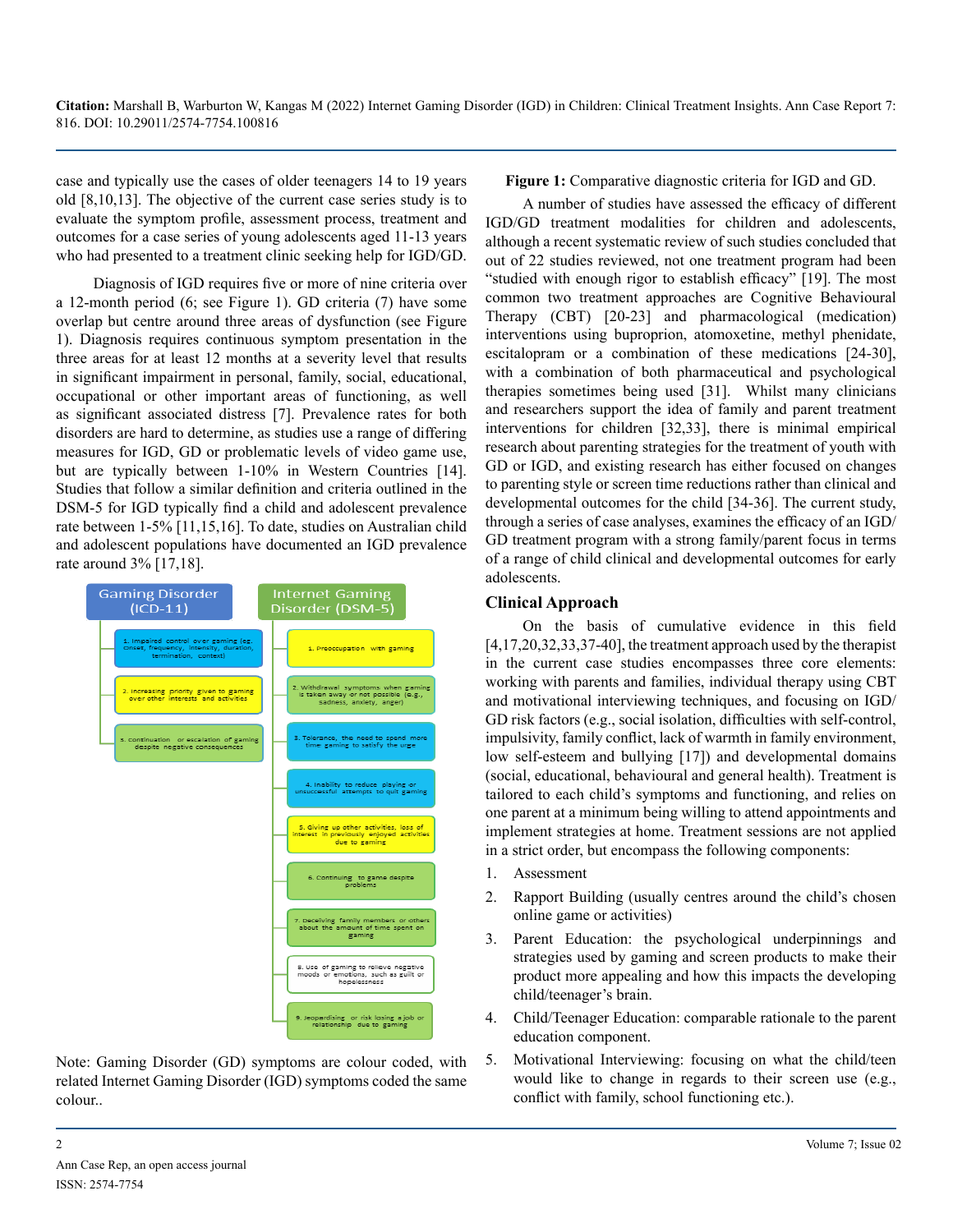- 6. Child/Teenager Individual Therapy (dependent on any other co-morbid psychological symptoms at time of assessment/ treatment plan (e.g., Depression, Anxiety, ADHD, Autism Spectrum Disorder etc.).
- 7. Child/Teenager Motivational Interviewing and Individual Therapy (dependent on any other co-morbid psychological symptoms at time of assessment/treatment plan: e.g, Depression, Anxiety, ADHD, Autism Spectrum Disorder etc).
- 8. Identifying and managing risks and developmental impacts.

All assessments and interventions for the cases in this study were conducted by the same male Psychologist with over 10 years of experience in working in the IGD/GD field with youth.

#### **The cases**

Potential case studies where case notes would be analysed were identified by a systematic review of all files in the Screens & Gaming Disorder Clinic under the care of a Registered Psychologist between 2014-2020. Cases were included where the referring

practitioner had identified internet, gaming or screens as a major concern for the mental health of a young adolescent. However, cases were excluded where an approach to participate might cause distress to parent or child, where provision of informed consent may be difficult due to likely ongoing mental illness, or where the child was actively seeking treatment or had ceased within the last three months. In total, 55 invitations to participate in this study were sent to parents, and of the 11 who agreed to participate, six were chosen as meeting all inclusion criteria. The characteristics of the six cases are summarised in Table 1. Two cases were chosen for a detailed analysis – one case where the child was 11 years, and to date, the youngest case study of its type, and the second, a 13 year old adolescent was selected for comparison because of his significant symptom profile and extensive (30 sessions) treatment period. Table 1 provides demographics, IGD/GD risk factors, developmental impacts, diagnostic criteria and treatment data for all cases. The table also includes a summary of the number of risk factors, developmental impacts and IGD symptoms for each case. The names provided for the in-depth case studies are pseudonyms.

|                                                                           | Client 1                        | Client 2                                                      | Client 3                                                                     | Client 4                                       | Client 5                                  | Client 6                                     |
|---------------------------------------------------------------------------|---------------------------------|---------------------------------------------------------------|------------------------------------------------------------------------------|------------------------------------------------|-------------------------------------------|----------------------------------------------|
|                                                                           |                                 |                                                               |                                                                              | "Ryan"                                         | "Adam"                                    |                                              |
| <b>DEMOGRAPHICS AND</b><br><b>BACKGROUND</b>                              |                                 |                                                               |                                                                              |                                                |                                           |                                              |
| Age                                                                       | 13                              | 12                                                            | 13                                                                           | 11                                             | 13                                        | 13                                           |
| Primary Game or Platform                                                  | Minecraft, Rust,<br>and Youtube | Smart Phone and<br>Tablet: Social<br>media and Clash<br>Royal | PC: Fortnite                                                                 | PC and Smart<br>Phone: Fortnite<br>and Youtube | PC: Counter<br>Strike Global<br>Offensive | Roblox and<br>Fortnite                       |
|                                                                           |                                 | PS4: Call of Duty<br>and Destiny                              | Smart Phone:<br>Youtube<br>gameplay                                          | Streaming TV<br>and Creative<br>Destruction    |                                           |                                              |
| <b>Estimate Daily Recreational</b><br>Screen Use (weekdays)               | 4 to 6 hours                    | 3 to 5 hours                                                  | $10$ to $12$ hours                                                           | 2 to 4 hours                                   | 6 to 8 hours                              | 2 to 3 hours                                 |
| <b>Estimate Daily Recreational</b><br>Screen Use (weekend or<br>holidays) | 6 to 10 hours                   | 5 to 6 hours                                                  | 12 hours                                                                     | 6 to 8 hours                                   | 8 to 12 hours                             | 4 to 6 hours                                 |
| Diagnosed Comorbid<br><b>Disorders</b>                                    | <b>Nil</b>                      | Nil                                                           | ADHD, ODD,<br>Grief, Learning<br>Disorder                                    | ADHD, ODD,<br>Sub-Clinical<br>Anxiety          | Nil                                       | ODD, Anxiety                                 |
| Number of sessions                                                        | 6                               | $\overline{4}$                                                | 6                                                                            | 7                                              | 30                                        | 19                                           |
| Previous Health/Medical<br>treatment                                      | <b>Nil</b>                      | Functional<br>Neuroscience,<br>Diet, Sound<br>Therapy         | <b>Intensive Child</b><br>Mental Health<br>Service and Child<br>Psychiatrist | Child Psychiatrist                             | Nil                                       | Child<br>Psychiatrist<br>and<br>Psychologist |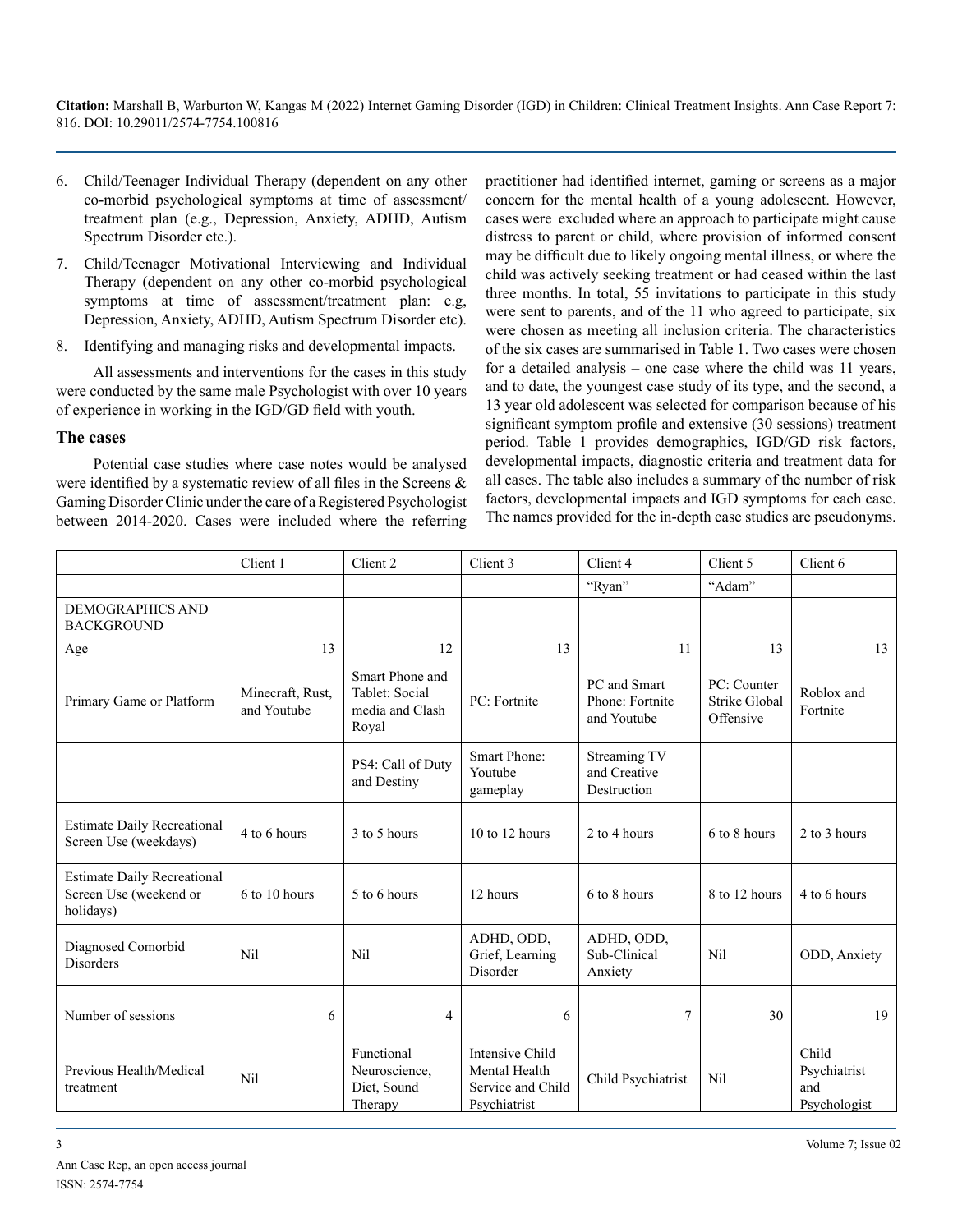| <b>RISK FACTORS</b>                         |                |                |          |                |                |     |
|---------------------------------------------|----------------|----------------|----------|----------------|----------------|-----|
| Social Isolation                            | Yes            | N <sub>0</sub> | Yes      | No             | Yes            | Yes |
| Self Control Difficulties                   | No             | Yes            | No       | Yes            | Yes            | Yes |
| Impulsivity                                 | Yes            | Yes            | Yes      | Yes            | Yes            | Yes |
| Family Conflict                             | No             | Yes            | Yes      | Yes            | Yes            | Yes |
| Lack of Warmth in Family<br>Environment     | Yes            | No             | Yes      | N <sub>0</sub> | N <sub>0</sub> | Yes |
| Victim of Bullying                          | Yes            | Yes            | Yes      | No             | Yes            | Yes |
| Low Self-Esteem                             | No             | No             | No       | Yes            | Yes            | Yes |
| <b>IMPACT ON</b><br><b>DEVELOPMENT</b>      |                |                |          |                |                |     |
| Impact on Social Activities/<br>Development | Yes            | N <sub>0</sub> | Yes      | No             | Yes            | Yes |
| Impact on Hygiene                           | No             | No             | No       | No             | No             | No  |
| Impact on Sleep Hygiene                     | Yes            | Yes            | Yes      | Yes            | Yes            | Yes |
| Impact on Exercise/Sport                    | Yes            | No             | Yes      | Yes            | Yes            | Yes |
| Impact on Physical Health                   | N <sub>0</sub> | No             | Yes      | N <sub>0</sub> | Yes            | No  |
| Physical Aggression                         | Yes            | No             | Yes      | Yes            | Yes            | Yes |
| AVO (Restraining order)                     | $\rm No$       | No             | Yes      | N <sub>0</sub> | Yes            | Yes |
| Verbal Aggression                           | Yes            | Yes            | Yes      | Yes            | Yes            | Yes |
| Property Destruction                        | $\rm No$       | Yes            | Yes      | Yes            | Yes            | Yes |
| Oppositional and Non<br>Compliant           | No             | Yes            | Yes      | Yes            | Yes            | Yes |
| Impact on School<br>Attendance              | No             | No             | Yes      | N <sub>0</sub> | Yes            | Yes |
| Impact on completing<br>Homework            | Yes            | Yes            | Yes      | $\rm No$       | Yes            | Yes |
| Impact on completing<br>School Assessments  | Yes            | $\rm No$       | Yes      | $\rm No$       | Yes            | Yes |
| <b>EVIDENCE OF</b><br>DIAGNOSTIC CRITERIA   |                |                |          |                |                |     |
| Preoccupation                               | Yes            | No             | Yes      | Yes            | Yes            | Yes |
| Withdrawal                                  | Yes            | Yes            | Yes      | Yes            | Yes            | Yes |
| Tolerance                                   | Yes            | No             | $\rm No$ | Yes            | Yes            | Yes |
| Inability to Reduce or Quit                 | Yes            | No             | Yes      | No             | Yes            | Yes |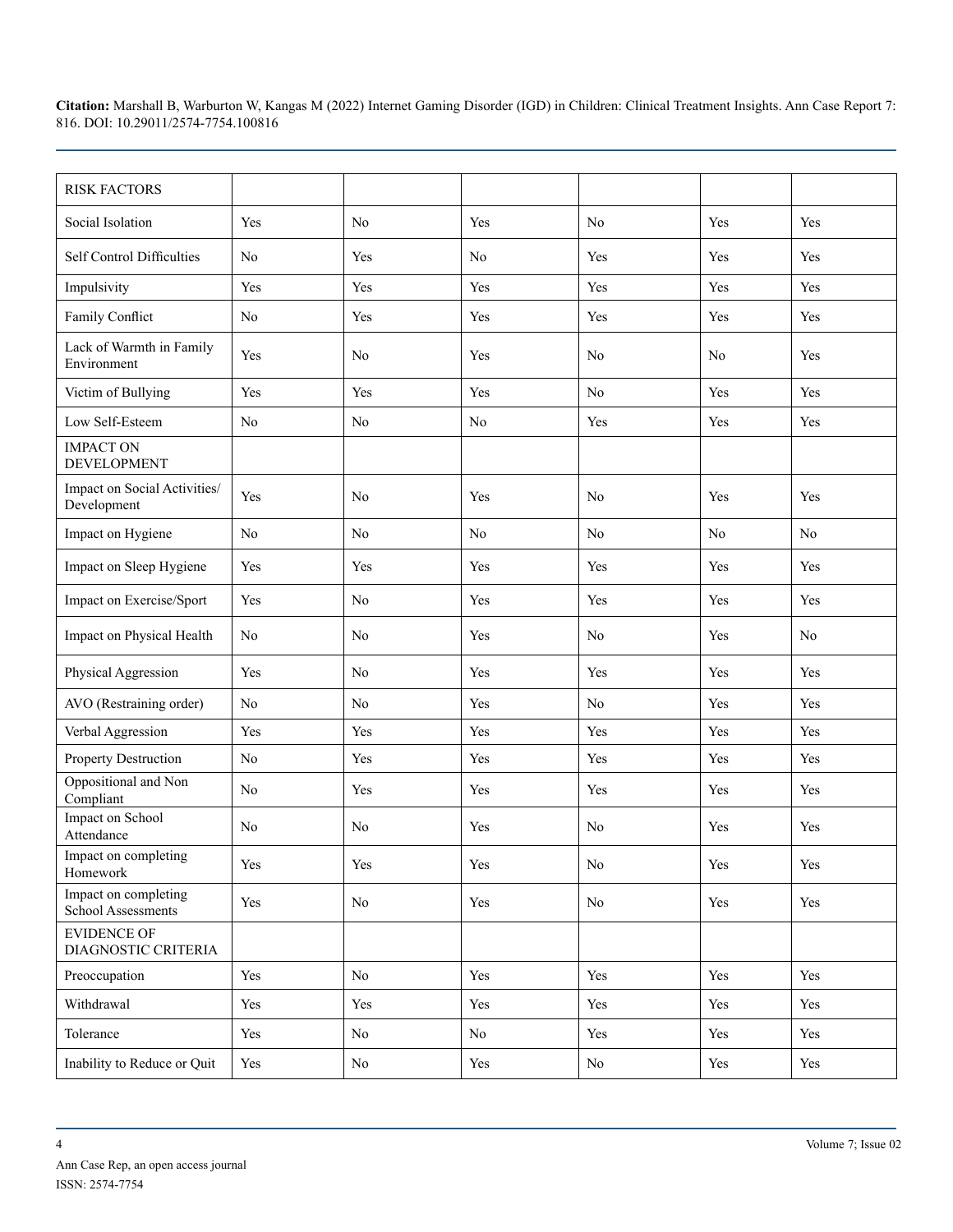| Loss of Interest in Other<br>Activities                                                               | No                             | No                               | Yes                              | Yes                              | Yes                                     | Yes                                     |
|-------------------------------------------------------------------------------------------------------|--------------------------------|----------------------------------|----------------------------------|----------------------------------|-----------------------------------------|-----------------------------------------|
| Deception                                                                                             | Yes                            | Yes                              | Yes                              | Yes                              | Yes                                     | Yes                                     |
| Escape Negative Moods or<br>Emotions                                                                  | Yes                            | No                               | Yes                              | No                               | N <sub>0</sub>                          | N <sub>0</sub>                          |
| Jeopardizing or Risk Losing<br>a Significant Relationship<br>or Life, Education or Job<br>Opportunity | No                             | N <sub>0</sub>                   | Yes                              | N <sub>0</sub>                   | Yes                                     | No                                      |
| Continued Use Despite<br>Problems                                                                     | Yes                            | No                               | Yes                              | Yes                              | Yes                                     | Yes                                     |
| Meets Criteria for IGD<br>(number of symptoms)                                                        | Yes $(7)$                      | No(2)                            | Yes $(8)$                        | Yes $(6)$                        | Yes $(8)$                               | Yes $(6)$                               |
| Meets Criteria for GD                                                                                 | Yes                            | No                               | Yes                              | N <sub>0</sub>                   | Yes                                     | Yes                                     |
| Meets Criteria for<br>Hazardous Gaming                                                                | <b>NA</b>                      | Yes                              | NA                               | Yes                              | NA                                      | NA                                      |
| <b>TREATMENT</b>                                                                                      |                                |                                  |                                  |                                  |                                         |                                         |
| (NB: Any given<br>appointment may contain<br>multiple treatment modes<br>within that session)         |                                |                                  |                                  |                                  |                                         |                                         |
| Number of Sessions<br><b>Containing Parent</b><br><b>Education and Management</b><br>Strategies       | 4                              | 3                                | 6                                | 5                                | 18                                      | 12                                      |
| Number of Sessions<br>Containing Child<br>Psychoeducation on<br><b>Healthy Gaming</b>                 | 2                              | $\mathbf{1}$                     | $\mathbf{1}$                     | $\overline{c}$                   | 4                                       | $\overline{c}$                          |
| Number of Sessions<br>Containing Parent/Child<br>Therapy                                              | 6                              | 3                                | 5                                | 5                                | 16                                      | 12                                      |
| Type of Therapy Used<br>During Individual Sessions                                                    | Motivational                   | Motivational<br>Interviewing (1) | Motivational<br>Interviewing (5) | Motivational<br>Interviewing (2) | Motivational                            | Motivational                            |
|                                                                                                       | Interviewing (4)               |                                  |                                  |                                  | Interviewing<br>(12)                    | Interviewing<br>(3)                     |
|                                                                                                       | Interpersonal<br>Therapy $(2)$ |                                  |                                  |                                  | Interpersonal<br>Therapy (7)            | Cognitive<br>Behaviour<br>Therapy $(8)$ |
|                                                                                                       |                                |                                  |                                  |                                  | Cognitive<br>Behaviour<br>Therapy $(5)$ |                                         |
| Symptoms and/or<br>Functional Improvement on<br>Discharge                                             | Yes                            | Yes                              | Yes                              | Yes                              | Yes                                     | Yes                                     |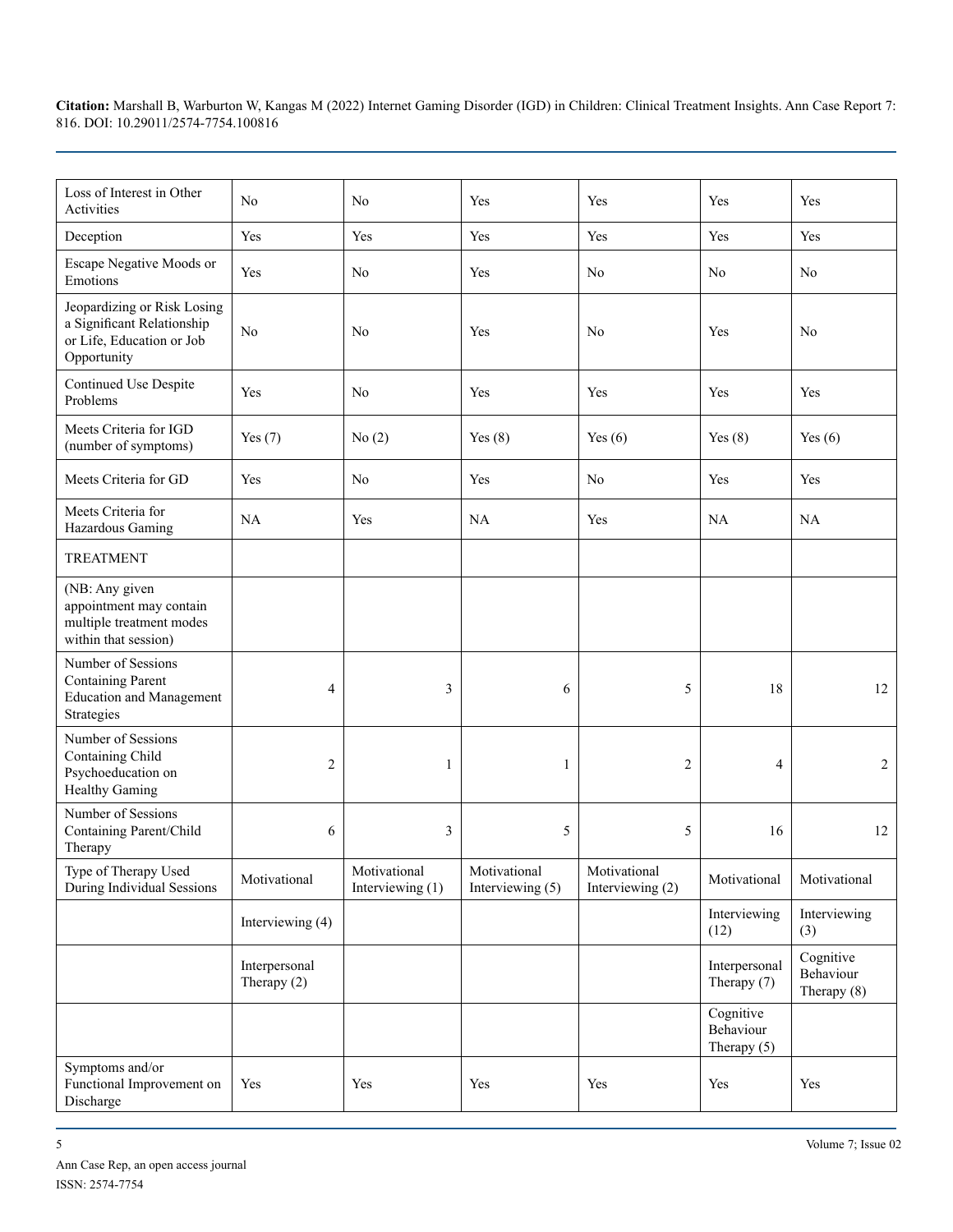| SUMMARY DATA                                     |  |   |    |    |
|--------------------------------------------------|--|---|----|----|
| Total number of risk factors<br>(7)              |  |   |    |    |
| Total number of<br>developmental impacts<br>(11) |  | b | 11 | 10 |
| Total number of IGD<br>symptoms $(9)$            |  | O | 8  |    |

**Table 1:** Summary of key factors by case.

# **Case Report 1**

Ryan (Client 4) was 11 years old at the time of first presentation. He was referred by his family doctor (General Practitioner) and his treating Child Psychiatrist, who reported a history of ADHD, Oppositional Behaviour and Sub-Clinical Anxiety. The primary reason for referral was concerns around him being "*addicted to the internet to the point of self-harm when things don't go his way*", with using the internet for gaming the key presenting issue. Ryan's parents identified the same primary concern. Ryan had damaged several walls in the house and could become physically aggressive when his parents tried to set limits around his gaming or screen use. Ryan reported that his parents were being unfair and "*none of my friends get limits on gaming*" and was aggrieved. He was under the care of a Child Psychiatrist at the time of assessment, and while stimulant medication was improving his behaviour and impulsivity at school it would typically wear off by the time he returned home. Ryan had no other significant medical history. Ryan attended the first appointment accompanied by his mother. He presented as a delightful boy who was engaged and keen to chat about his interest in sports as well as his primary game of choice, Fortnite. He was observed to be oppositional and argumentative at times, usually triggered by any perceived criticism from his mother around her observations of his past behaviour. While the family reported there are "*no screens during the week*", they did detail how most nights he would steal or sneak a device for several hours. On some occasions the parents attempted to enforce the rule although at other times, they described not wanting to deal with the "fall out". On weekends the family reported 2 to 3 hours of gaming per day, but on further assessment they believed it to be more accurately 6 to 8 hours of total recreational screen time on a weekend or school holiday. Ryan reported some difficulty falling asleep and was taking melatonin to aid his sleep cycle. His mother reported long standing verbal aggression (swearing, yelling, etc) towards all family members which could be especially significant when implementing boundaries with screens. She also described Ryan as increasing in physical aggression and property destruction over the last 6 to 12 months in response to screen-based boundaries.

Ryan reported some anxiety-based symptoms (e.g., being scared of the dark) but this was assessed as being sub-clinical in nature as it was not significantly impacting his functioning. Ryan and his parents attended seven (50-min) treatment sessions at the clinic. Given his younger age, all treatment sessions consisted of some elements of individual motivational interviewing and improving emotional expression, along with parent/child therapy to improve communication and parent only education and behavioural management strategies. While an initial plan around screen management was established, this did require several reviews and changes during the parent/child sessions. In session two, Ryan was observed as gaming on his smartphone in the waiting room. When asked what he was playing he proudly explained that, to circumvent the limited data he had been restricted to, he had started playing Creative Destruction as it offered a low-resolution alternative which used less mobile data. During the third session it was reported that Ryan had stolen his grandmother's credit card to purchase items within Fortnite. He presented as teary and remorseful and agreed to family chores around the house to pay off his debt. Session four outlined further use of the credit card (in which he admitted keeping a photo of the card) and a further \$500 AUD spent on gaming items. Despite the emotionally charged events, Ryan's parents were able to stay reasonably calm and follow through on the agreed consequence (48 hours off all internet). At least one of Ryan's parents were in attendance for all sessions, and had active participation (parent education and/ or parent/child therapy) in five out of seven sessions. There were improvements in both symptomology and function at discharge.

# **Case Report 2**

Adam (Client 5) was 13 years old at the time of first assessment. He was referred by his family doctor (General Practitioner) who reported "Family issues, sleep disorder and internet gambling" as the primary areas of concern. Adam lived at home with his parents (who are both white collar professionals with successful careers) and his older brother. Adam had no history of medical or mental health intervention but was taken to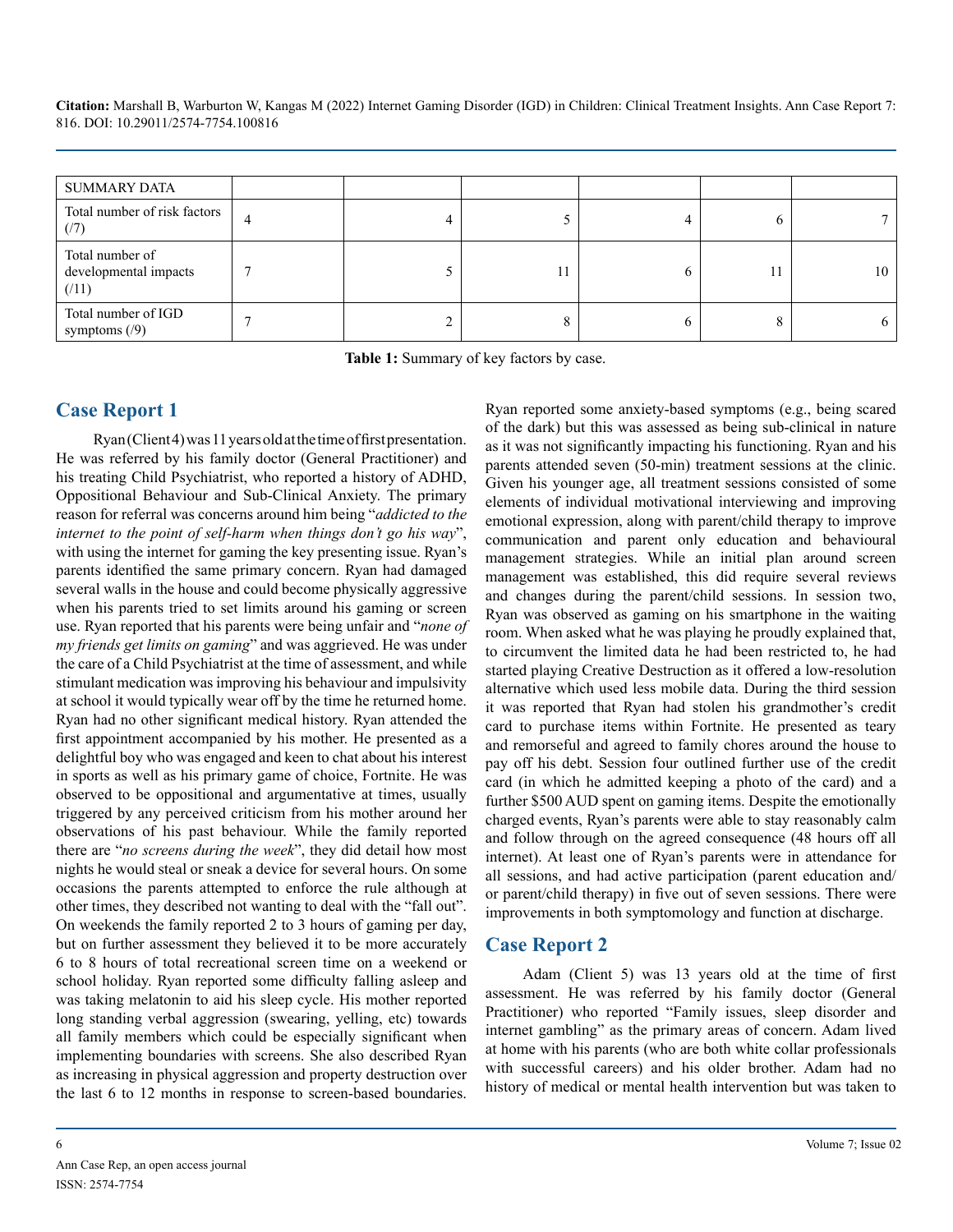the local hospital Emergency Department one week prior, due to an argument about limiting screens that resulted in him "*taking a knife and running away*" with vague threats of self-harm. Adam's parents described an increase in concern around his behaviour and screen use for many years. However, the primary presenting concern that prompted their referral was his decreasing academic performance and in the previous week threatening self-harm in the context of setting boundaries. In response, Adam denied any thoughts of self-harm and described them as a strategy to get his parents to "back off" so he could game. Adam had no previous psychiatric or medical diagnosis at the time of assessment. He was referred by his Family Doctor but had received no historical treatment or intervention. Adam and his parents attended the initial assessment. He was observed as being pleasant and an intelligent young man eager to discuss his interest in his chosen game, Counter Strike Global Offensive (CSGO). He was a diligent student who routinely achieved very high marks, but in the last 12 months his grades had deteriorated. He was evasive around his accurate daily recreational screen use, but he and his parents eventually agreed it was around 6-8 hours per weekday and more on the weekends. He was insightful that he struggled to manage his emotions and behaviour at times, and disclosed gambling within CSGO and losing approximately \$3,000 AUD. He had also taken on a role of consulting with other teenagers on how to gamble online for a percentage of their winnings. He described having a good group of friends at school but did report some verbal bullying in the past. His parents reported significant family stress in the proceeding years including the father's cancer treatment and ongoing health and financial concerns. The parents also identified he was waking up in the middle of the night over the last year in an attempt to hide his gaming, gambling and emotional eating. Adam and his parents attended a total of thirty sessions (50-min each) over approximately two years. Sessions were scheduled to be fortnightly but at times were more or less frequent dependent on holidays and other family commitments. Nineteen of these were individual and parent/child sessions, while the remaining eleven sessions solely involved the parents. Adam displayed insight and interest when engaged in motivational interviewing and psychoeducation around gaming, screens and gambling within games. However, he ultimately struggled to self-monitor or follow through with various boundaries and plans negotiated in session with his parents. The parent sessions focused on psychoeducation and specific strategies to manage screen time at home. While the parents showed some ambivalence and were overwhelmed at times, they did follow through with most agreed strategies only to be undermined by Adam's superior technological knowledge in circumventing most of the advertised parental controls. Adam was school avoidant throughout a two-year period largely due to incomplete work and assessment and averaged 30-40% attendance. Therefore, the behavioural parent strategies focused on rewarding

school attendance. Adam refused to attend for almost 12 months during the two-year treatment period, in which time parent only sessions continued. Adam later initiated a further three sessions after being charged with assault which resulted in an Apprehended Violence Order (AVO) following an altercation with his mother related to screens and boundaries. At least one of Adam's parents were in attendance for 22 of the 30 total sessions and had active participation (parent education and/or parent/child therapy) in 18 sessions. The final three sessions for Adam primarily involved MI and goal setting around what he wanted to change in his family, life and school. At discharge Adam demonstrated improved insight around the impact his behaviour was having on his parents and his brother's education, was more motivated to change, was attending school four days a week, and was engaged with the social group at a part-time job.

## **Discussion**

The six cases examined provided substantive information on the background, presenting problems, symptoms, assessment, and treatment of the children involved, allowing analysis of likely risk factors and developmental impacts for IGD/GD. Importantly, data were available from younger participants, such data being rare or non-existent in the IGD case study literature. To the authors' knowledge these case studies are the youngest cohort reported in the published IGD case study literature to date. While previous research points to the adolescent years being the most common age for IGD [16], this case series data indicates that primary school aged children can also be at substantial risk. The fact that substantial pathology was found in children of this age supports the notion that early intervention strategies for IGD need to also target this younger age bracket and not wait until a child progresses to high school, where chronic symptoms may require longer and more intensive treatment. Of most interest was the finding that the two younger children of the sample (aged 11 and 12 years) displayed less developmental impacts than their 13-year-old counterparts. One possible explanation for this is a phenomenon that could be termed the "Domino Effect". Once a child or adolescent presents with several net risk factors for a screen disorder [17], there are impacts on their development which may then have a compounding effect on other functional developmental domains. For example, if a child experiences family conflict and then uses screen time and/or gaming as a means of escape, they may then be prone to poor sleep hygiene, which in turn may negatively impact school attendance, behaviour, participation in off-screen activities, social relationships and so on. In addition, if screen use impacts the structure and function of the frontal lobes, this may further impact the child's ability to control behaviour, manage emotions and find rational solutions to their problems [4]. Thus, the greater symptomology and impact in older children may reflect compounding and cascading risk factors across time.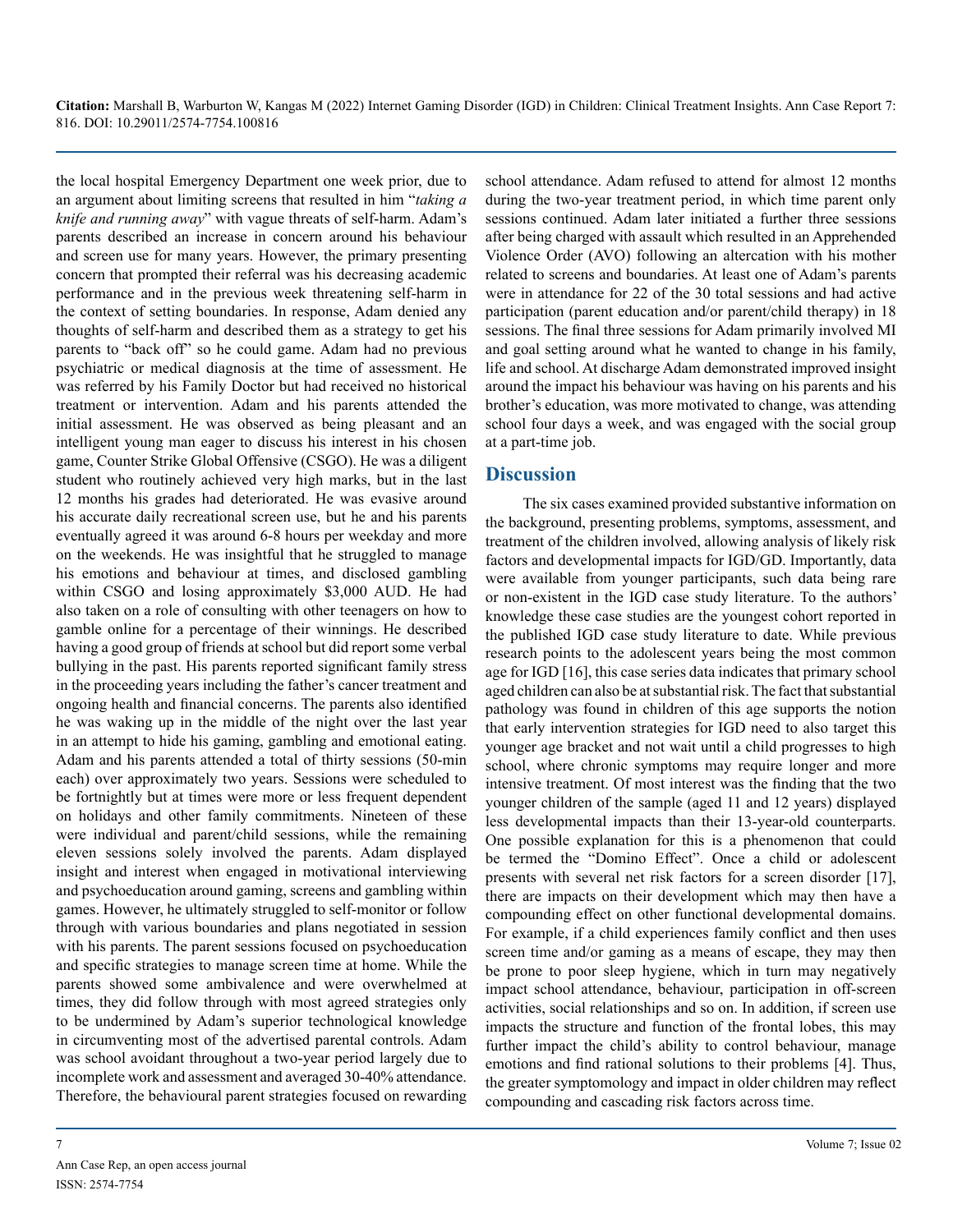#### **Parent/Child Model of treatment in IGD/GD**

The multi-modal treatment approach employed in this study does appear to have had a modest impact in several areas, including: improved family communications and relationships, reduced behavioural outbursts (anger and impulsivity), improved school attendance, social and peer connections and sleep hygiene. However, it is difficult to determine which specific aspects of treatment were responsible for these gains due to a lack of detail or validated measures in the case notes. The current treatment approach employed "parent education strategies" in assisting parents to more effectively implement screen time boundaries at home through technological solutions, and an integrational mix of CBT, MI and interpersonal therapy. Analysis of the data gave no clear indications of which strategies had led to which outcomes, and it is clear that future RCTs with clearly delineated program elements are needed to tease this out.

#### **Recommendations to Clinicians**

This study offers potentially valuable information for health professionals who may come across children with IGD/GD symptoms. As noted, approximately 3% of Australian children and adolescents present with clinical IGD and a larger proportion with problematic or "sub clinical" use [17,18]. Therefore, the notion that anyone working with this population can dismiss it as rare or unlikely to impact their clinical practice would be unwise. The following are some key findings that those in clinical practice may find helpful.

#### **Early Intervention**

As already noted, this study provides support for early intervention at a Primary School level (i.e., ages 8-12). Clinicians and health professionals should consider younger children with some IGD/GD symptoms, IGD/GD risk factors or screen-related developmental impacts as candidates for pre-emptive parent education or a shorter episode of care at the time of presentation, as opposed to dismissing their symptoms as "not severe enough" and thus risking the child deteriorating further in the transition to high school.

#### **Comprehensive Assessment**

There is a temptation to ask basic and direct questions when assessing IGD, the most common of which is to base a child's assessment on the number of screen hours per day or week. The detailed case studies in this paper, while not indicative of the level of detail in the entire clinical file, should serve as a guide to clinicians that a comprehensive assessment of not only screen use, but risk factors, functional impacts, comorbid symptoms, which games or social media platform that child used, plus other background information, is needed to adequately assess IGD and GD. This is not to suggest clinicians need to understand every nuanced detail

of a certain game or social media application. However, clinicians should have enough knowledge to show a genuine interest, and to understand whether a game or application is meeting an unmet need and thus contributing the child's screen overuse problem.

#### **Case Formulation and Intervention**

Given that in this sample the number of risk factors was linked to the number of developmental harms, which in turn were linked to the number of IGD symptoms, this study provides support for use of a Risk and Resilience approach [41] in a clinically disordered IGD/GD population [15, 17]. With that in mind (and consistent with best practice in many complex mental health disorders [42,43,44], clinicians would benefit from establishing a detailed case formulation around the key risk factors that may be present, the presenting developmental impacts, and any protective factors that may offset risk factors (or risk factors that may be turned around to be protective such as helping the socially isolated child to develop warm supportive offline friendships). With a comprehensive formulation, clinicians can target one or two of these areas at a time, starting with ones that are having the biggest impact and/or those most likely to change. Hence the treatment implications are clear: it's not necessary to treat every single risk factor or developmental impact, but just enough to bring back balance and reduce symptomology to non-clinical levels. The current case studies are evidence that a parent/child intervention approach is one mode (and not necessarily the only one) that does effect change in the net risk factors and developmental impacts. There are some areas of risk where this model's advantage is obvious. For example, it is very difficult to effect change in the risk factor "Family Conflict" if you are working in an individual clinical model without a parent/s. However, even in the less obvious areas like "Social Isolation" or "Impulsivity", guidance, education and support from parents and family can be integral in any intervention strategy.

#### **The Domino Effect**

As noted, the term 'domino effect' has been used in reference to developmental impacts of IGD compounding as the disorder progresses. This would suggest clinicians could benefit from using a case formulation that takes into account key developmental domains (education, general health, social and behavioural) to assess which areas could be targeted for intervention first. For example, if a child is presenting with impacts of social isolation and education due to routinely missing school and/or being late, but the assessment has identified this is a result of poor sleeping patterns while gaming at night, a clinician (and the family) may feel overwhelmed trying to fix all areas at once. The clinician in this example may elect to target the sleep patterns first in parent/ child sessions on the assumption the other domains are likely to improve or resolve as a result.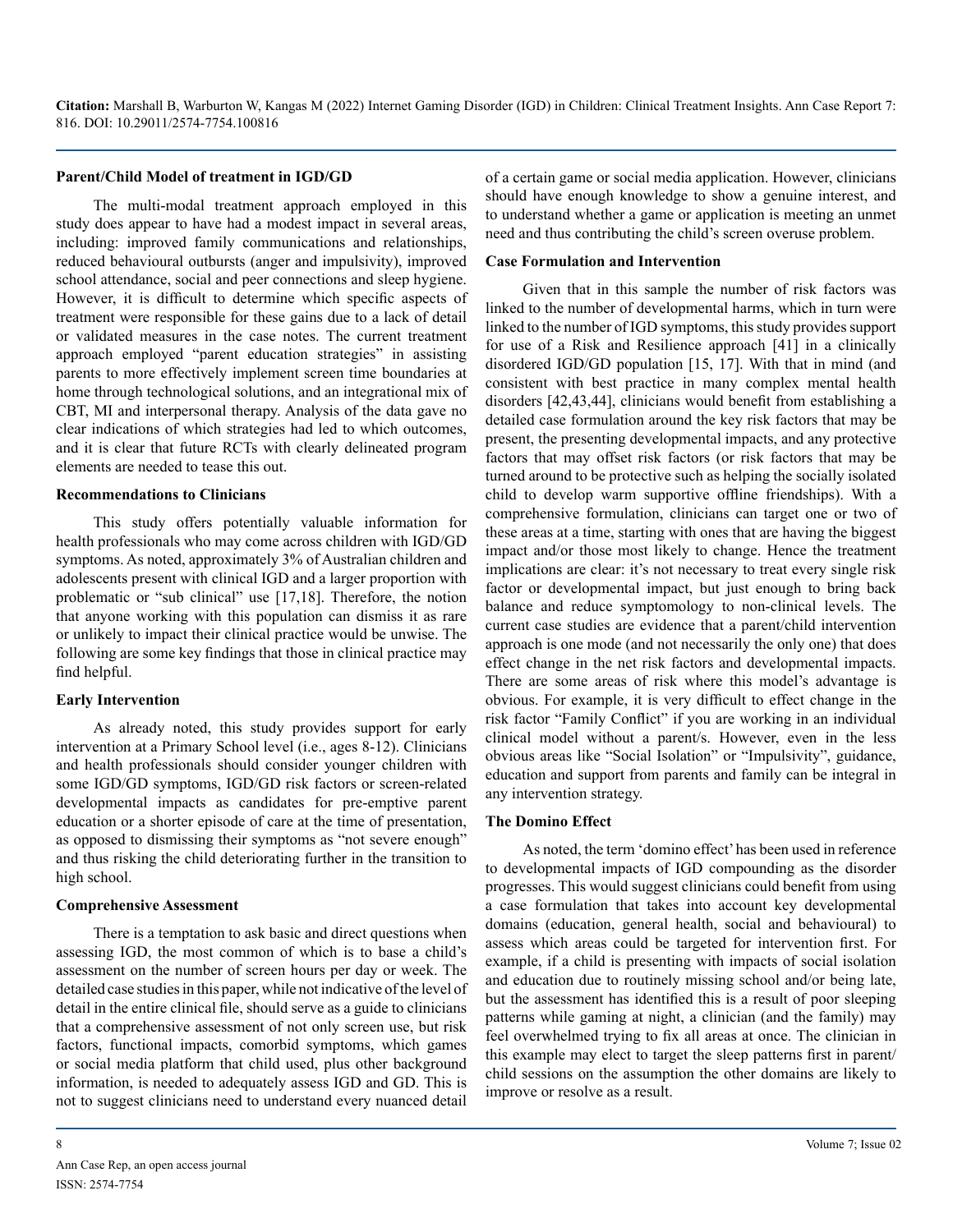The authors note the observed difference in the impact and symptoms of primary school vs high school student cases. Future Randomised Controlled Trials (RCTs) are needed to establish if intervention strategies (parent education and management or individual therapy modes) are effective, and if so, are they are more beneficial to wellbeing when delivered to students in primary school as opposed to high school.

### **References**

- 1. [Royal Children's Hospital Melbourne \(2017\). RCH National Child](file:///C:/Users/phani/Desktop/1.%09https:/www.rchpoll.org.au/polls/screen-time-whats-happening-in-our-homes/)  [Health Poll. Screen time: What's happening in our Homes?.](file:///C:/Users/phani/Desktop/1.%09https:/www.rchpoll.org.au/polls/screen-time-whats-happening-in-our-homes/)
- 2. Rideout, V, and Robb MB. (2019) The Common Sense census: Media use by tweens and teens, 2019. San Francisco, CA: Common Sense Medial.
- 3. [Warburton WA, & Anderson CA. \(2022\) Children, Impact of media on.](https://dx.doi.org/10.1016/B978-0-12- 820195-4.00026-1)  [In L. Kurtz \[Ed.\] Encyclopedia of Violence, Peace and Conflict 4: 195-](https://dx.doi.org/10.1016/B978-0-12- 820195-4.00026-1) [208.](https://dx.doi.org/10.1016/B978-0-12- 820195-4.00026-1)
- Warburton WA. (2021) Should internet addiction and gaming addiction be categorized as disorders? In V. Strasburger [Ed.]. Masters of media: Controversies and solutions 43-58.
- 5. [Warburton WA, Tam P. \(2019\). Untangling the weird, wired web of](https://www.healthed.com.au/wp-content/uploads/2019/09/043-Tam-Warburton-Gaming-Disorder-Final.pdf) [Gaming Disorder and its classification. HealthEd Expert Monograph](https://www.healthed.com.au/wp-content/uploads/2019/09/043-Tam-Warburton-Gaming-Disorder-Final.pdf)  [43. Sydney: HealthEd.](https://www.healthed.com.au/wp-content/uploads/2019/09/043-Tam-Warburton-Gaming-Disorder-Final.pdf)
- 6. American Psychiatric Association (2013). Diagnostic and Statistical Manual of Mental Disorders (DSM-5) (Vol. 5th Ed.).
- 7. [World Health Organization \(2018\). ICD-11: Gaming Disorder.](http://www.who.int/features/qa/gaming-disorder/e)
- 8. King, D. L, Delfabbro, P. H, Griffiths, M. D, & Gradisar, M. (2012). Cognitive□Behavioral Approaches to Outpatient Treatment of Internet Addiction in Children and Adolescents. Journal of Clinical Psychology, 68: 1185-1195.
- 9. Schwartz RH. (2013) Excessive participation in on-line internet action games by two American teenagers: Case report, description of extent of overuse, and adverse consequences. Open Journal of Pediatrics, 03: 201-203.
- 10. [Torres-Rodríguez, A, Griffiths, M, Carbonell, X, Farriols-Hernando, N,](https://link.springer.com/article/10.1007/s11469-017-9845-9)  [& Torres-Jimenez, E. \(2017\). Internet Gaming Disorder Treatment:](https://link.springer.com/article/10.1007/s11469-017-9845-9)  [A Case Study Evaluation of Four Different Types of Adolescent](https://link.springer.com/article/10.1007/s11469-017-9845-9)  [Problematic Gamers. International Journal of Mental Health and](https://link.springer.com/article/10.1007/s11469-017-9845-9)  [Addiction, 17: 1-12.](https://link.springer.com/article/10.1007/s11469-017-9845-9)
- 11. Rokkum, J, & Gentile, D. (2018). Primary Versus Secondary Disorder in the Context of Internet Gaming Disorder. Current Addiction Reports, 5: 485-490.
- 12. Sim, T, Choo, H, Low-Lim, A, & Lau, J. (2020). Adolescents and Parents' Perspectives: A Gaming Disorder Intervention in Singapore. Family Relations Interdisciplinary Journal of Applied Family Science.
- 13. [Hall, A. S, & Parsons, J. \(2001\). Internet addiction: college student](https://go.gale.com/ps/i.do?p=AONE&u=googlescholar&id=GALE|A80553851&v=2.1&it=r&sid=AONE&asid=886360a9)  [case study using best practices in cognitive behavior therapy. Journal](https://go.gale.com/ps/i.do?p=AONE&u=googlescholar&id=GALE|A80553851&v=2.1&it=r&sid=AONE&asid=886360a9)  [of Mental Health Counseling, 23: 312.](https://go.gale.com/ps/i.do?p=AONE&u=googlescholar&id=GALE|A80553851&v=2.1&it=r&sid=AONE&asid=886360a9)
- 14. Saunders, J. B, Hao, W, Long, J, King, D. L, Mann, K, et. al. (2017). Gaming disorder: Its delineation as an important condition for diagnosis, management, and prevention.(COMMENTARY)(Report). Journal of Behavioral Addictions, 6: 271.
- 15. [Coyne, S. M, Stockdale, L. A, Warburton, W, Gentile, D. A, Yang, C,](https://doi.apa.org/doiLanding?doi=10.1037%2Fdev0000939)  [et. al. \(2020\). Pathological Video Game Symptoms From Adolescence](https://doi.apa.org/doiLanding?doi=10.1037%2Fdev0000939)  [to Emerging Adulthood: A 6-Year Longitudinal Study of Trajectories,](https://doi.apa.org/doiLanding?doi=10.1037%2Fdev0000939)  [Predictors, and Outcomes. Developmental psychology, 56: 1385-](https://doi.apa.org/doiLanding?doi=10.1037%2Fdev0000939) [1396.](https://doi.apa.org/doiLanding?doi=10.1037%2Fdev0000939)
- 16. Paulus, M. P, Squeglia, L. M, Bagot, K, Jacobus, J, Kuplicki, R, et. al. (2019). Screen media activity and brain structure in youth: Evidence for diverse structural correlation networks from the ABCD study. NeuroImage (Orlando, Fla.), 185: 140-153.
- 17. Warburton, W, & Parkes, S. "Internet Gaming Disorder: Evidence for a risk and resilience approach." Unpublished manuscript.
- 18. [King, D. L, & Delfabbro, P. H. \(2017\). Features of Parent-Child](https://researchnow.flinders.edu.au/en/publications/features-of-parent-child-relationships-in-adolescents-with-intern)  [Relationships in Adolescents with Internet Gaming Disorder.](https://researchnow.flinders.edu.au/en/publications/features-of-parent-child-relationships-in-adolescents-with-intern)  [International Journal of Mental Health and Addiction, 15: 1270-1283.](https://researchnow.flinders.edu.au/en/publications/features-of-parent-child-relationships-in-adolescents-with-intern)
- 19. [Zajac, K, Ginley, M. K, & Chang, R. \(2020\). Treatments of internet](https://pubmed.ncbi.nlm.nih.gov/31544539/)  [gaming disorder: a systematic review of the evidence. Expert review](https://pubmed.ncbi.nlm.nih.gov/31544539/)  [of neurotherapeutics, 20: 85-93.](https://pubmed.ncbi.nlm.nih.gov/31544539/)
- 20. [Du, Y.-s, Jiang, W, & Vance, A. \(2010\). Longer Term Effect of](https://pubmed.ncbi.nlm.nih.gov/20113301/)  [Randomized, Controlled Group Cognitive Behavioural Therapy for](https://pubmed.ncbi.nlm.nih.gov/20113301/)  [Internet Addiction in Adolescent Students in Shanghai. Australian &](https://pubmed.ncbi.nlm.nih.gov/20113301/)  [New Zealand Journal of Psychiatry, 44: 129-134.](https://pubmed.ncbi.nlm.nih.gov/20113301/)
- 21. Li, H, & Wang, S. (2013). The role of cognitive distortion in online game addiction among Chinese adolescents. Children and Youth Services Review, 35: 1468-1475.
- 22. Sakuma, H, Mihara, S, Nakayama, H, Miura, K, Kitayuguchi, T, et. al. (2017). Treatment with the Self-Discovery Camp (SDiC) improves Internet gaming disorder. Addictive Behaviors, 64: 357-362.
- 23. Cao, F, Linyan, S, & Gao, X. (1991). Control study of group psychotherapy on middle school students with Internet overuse. Chinese Mental Health Journal.
- 24. [Bae S, Hong J. S, Kim S. M, & Han D. H. \(2018\). Bupropion Shows](https://pubmed.ncbi.nlm.nih.gov/29692743/)  [Different Effects on Brain Functional Connectivity in Patients With](https://pubmed.ncbi.nlm.nih.gov/29692743/)  [Internet-Based Gambling Disorder and Internet Gaming Disorder.](https://pubmed.ncbi.nlm.nih.gov/29692743/)  [Frontiers in psychiatry, 9: 130-130.](https://pubmed.ncbi.nlm.nih.gov/29692743/)
- 25. Han, D. H, Lee, Y. S, Na, C, Ahn, J. Y, Chung, et. al. (2009). The effect of methylphenidate on Internet video game play in children with attention-deficit/hyperactivity disorder. Comprehensive psychiatry, 50: 251-256.
- 26. [Han, D. H, Hwang, J. W, & Renshaw, P. F. \(2010\). Bupropion Sustained](https://pubmed.ncbi.nlm.nih.gov/20695685/)  [Release Treatment Decreases Craving for Video Games and Cue-](https://pubmed.ncbi.nlm.nih.gov/20695685/)[Induced Brain Activity in Patients With Internet Video Game Addiction.](https://pubmed.ncbi.nlm.nih.gov/20695685/)  [Experimental and clinical psychopharmacology, 18: 297-304.](https://pubmed.ncbi.nlm.nih.gov/20695685/)
- 27. Han, D. H, & Renshaw, P. F. (2012). Bupropion in the treatment of problematic online game play in patients with major depressive disorder. Journal of Psychopharmacology, 26: 689-696.
- 28. [Nam B, Bae S, Kim S. M, Hong J. S, & Han D. H. \(2017\). Comparing](https://www.ncbi.nlm.nih.gov/pmc/articles/PMC5678483/)  [the Effects of Bupropion and Escitalopram on Excessive Internet](https://www.ncbi.nlm.nih.gov/pmc/articles/PMC5678483/)  [Game Play in Patients with Major Depressive Disorder. Clinical](https://www.ncbi.nlm.nih.gov/pmc/articles/PMC5678483/)  [psychopharmacology and neuroscience : the official scientific journal](https://www.ncbi.nlm.nih.gov/pmc/articles/PMC5678483/)  [of the Korean College of Neuropsychopharmacology, 15: 361-368.](https://www.ncbi.nlm.nih.gov/pmc/articles/PMC5678483/)
- 29. Park, J. H, Lee, Y. S, Sohn, J. H, & Han, D. H. (2016). Effectiveness of atomoxetine and methylphenidate for problematic online gaming in adolescents with attention deficit hyperactivity disorder. Human psychopharmacology, 31: 427-432.